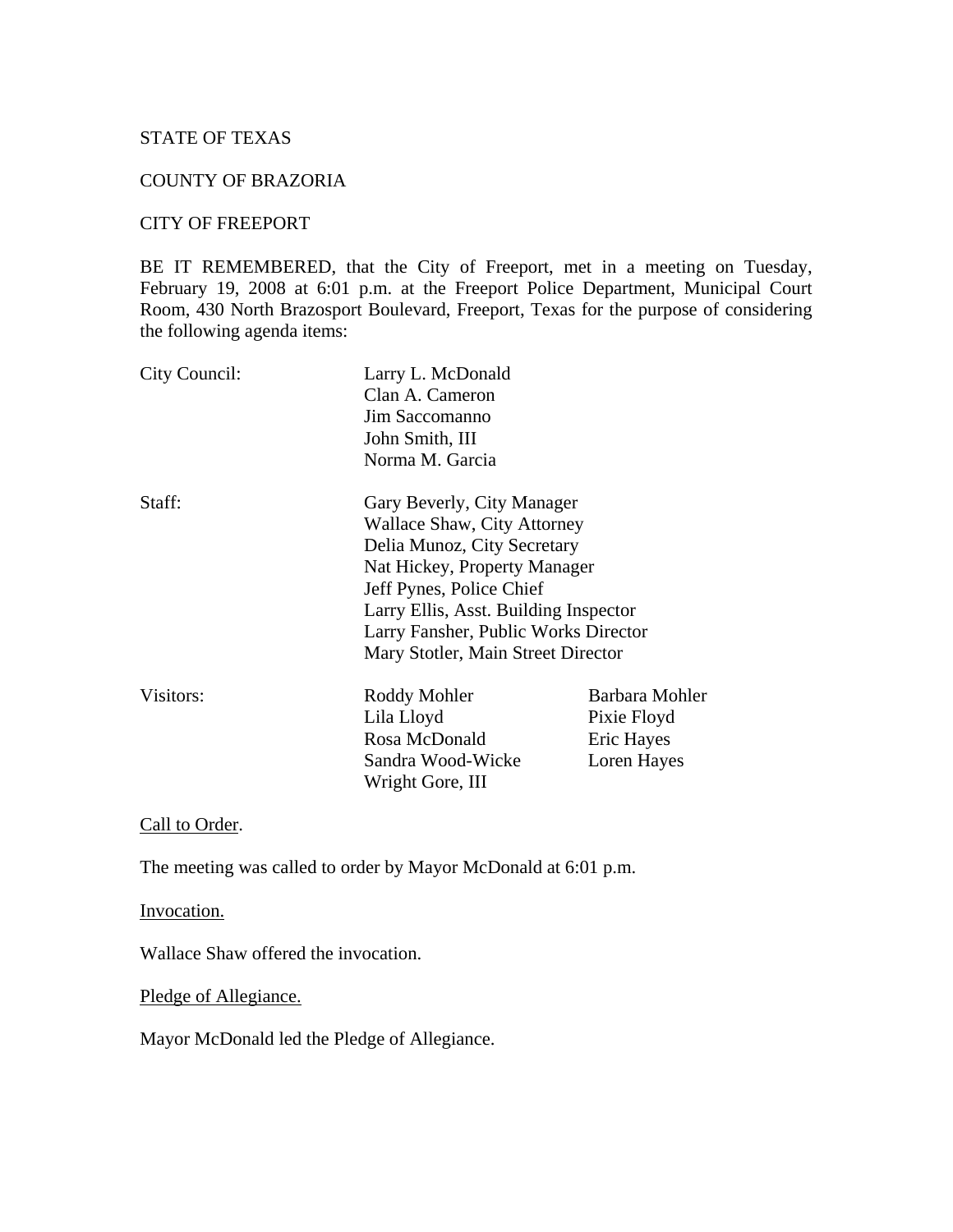# Consideration of the approval of the February  $4<sup>th</sup>$ , 2008 Council Minutes.

On a motion by Councilman Smith, seconded by Councilman Saccomanno, with all present voting "aye", Council unanimously approved the February 4<sup>th</sup>, 2008 minutes.

#### Attending Citizens and Their Business.

There were no comments

Consideration of the approval of Resolution No. 2008-2164 authorizing the Mayor and the City Secretary of said City to execute and attest, the Joint Election Agreement and Contract for Election Services.

On a motion by Councilman Smith, seconded by Councilman Cameron, with all present voting "aye", Council approved Resolution No. 2008-2164 authorizing the Mayor and the City Secretary of said City to execute and attest, the Joint Election Agreement and Contract for Election Services.

Consideration of the approval of Ordinance No. 2008-2190 ratifying and confirming the previous action of the City Council taken by Ordinance No. 1517 of said City, vacating, abandoning and closing a portion of the dedicated street in the Freeport Townsite within said City in Brazoria County, known as Brazos Boulevard, Right-of-Way contiguous to Block 114, East ½ of Lot 4 and all of Lot 5, Freeport Townsite, Brazoria County, Texas to the Cundieff's Family Partnership.

On a motion by Councilman Saccomanno, seconded by Councilwoman Garcia, with all present voting "aye", Council unanimously approved Ordinance No. 2008-2190 ratifying and confirming the previous action of the City Council taken by Ordinance No. 1517 of said City, vacating, abandoning and closing a portion of the dedicated street in the Freeport Townsite within said City in Brazoria County, known as Brazos Boulevard, Right-of-Way contiguous to Block 114, East ½ of Lot 4 and all of Lot 5, Freeport Townsite, Brazoria County, Texas to the Cundieff's Family Partnership.

Consideration of the approval of ratifying the City Managers action of establishing an Amnesty Program for outstanding Municipal Court Warrants.

Gary Beverly stated that the Police Department will be working with the City Marshall's Office on a warrant amnesty program. The warrant amnesty period is from February 18th through February  $28<sup>th</sup>$ ,  $2008$ .

On a motion by Councilman Cameron, seconded by Councilman Smith, with all present voting "aye", Council approved ratifying the City Managers action to establishing an Amnesty Program for outstanding Municipal Court Warrants.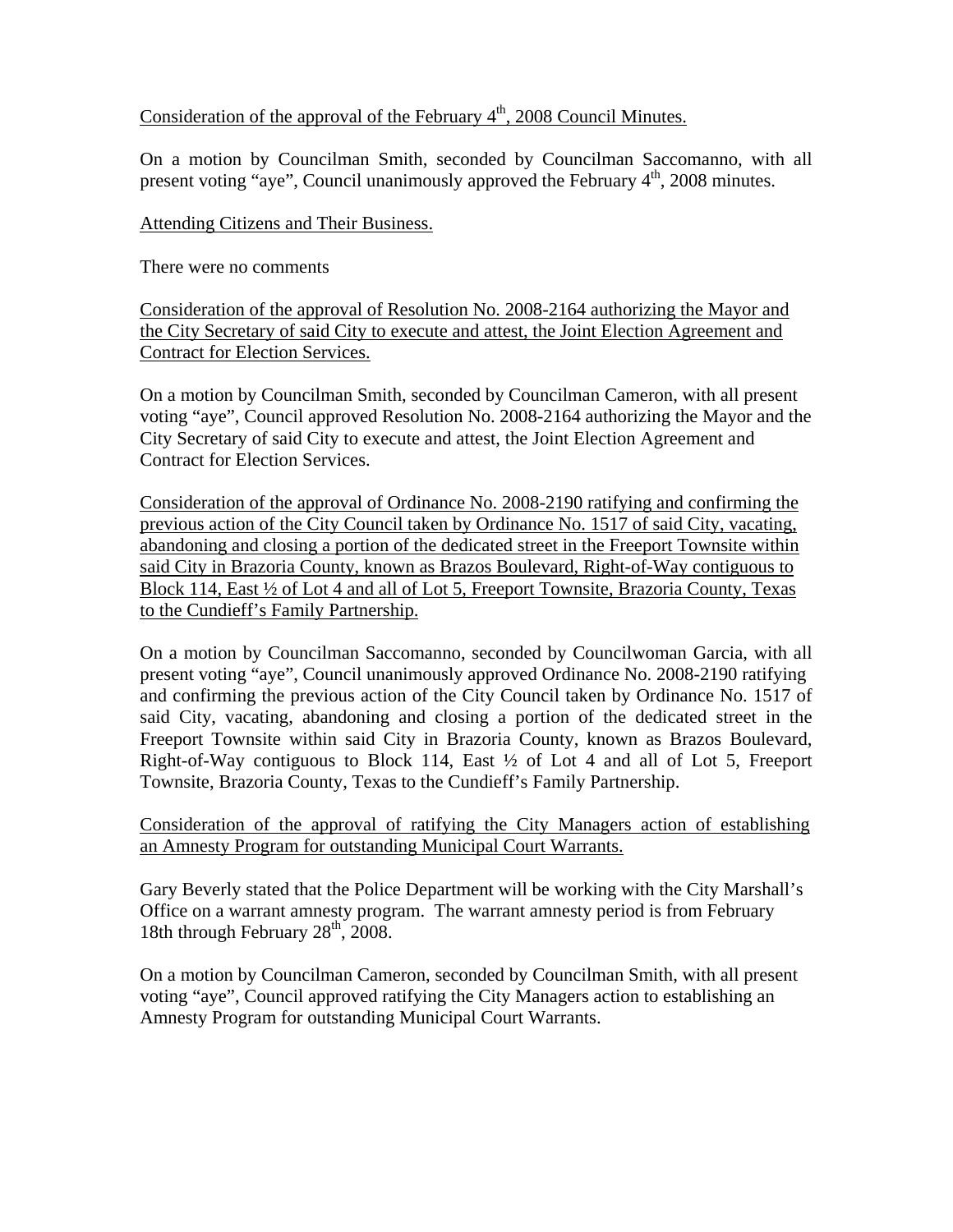Consideration of the approval of a request from Main Street to hold a farmers market to be called the Green Market beginning Saturday, April l9, 2008 and continuing through the fall, hours will be Saturdays 8:00 a.m. to noon and Tuesday from 4:00 p.m. to 7:00 p.m., and closing Broad Street between Cherry Street and the alley behind Park Ave. to hold the market during those hours.

On a motion by Councilwoman Garcia, seconded by Councilman Smith, with all present voting "aye", Council unanimously approved a request from Main Street to hold a farmers market to be called the "Green Market" beginning Saturday, April l9, 2008 and continuing through the fall, hours will be Saturdays 8:00 a.m. to noon and Tuesday from 4:00 p.m. to 7:00 p.m., and closing Broad Street between Cherry Street and the alley behind Park Ave. to hold the market during those hours.

# Elected Official Report

Councilman Smith stated that the Ground Breaking Ceremony for the Marina took place on February  $6<sup>th</sup>$ , 2008. A very well attended reception.

Councilman Cameron asked the Council to review the Dog Ordinance. He had a discussion with the Chief Pynes about an officer having to shoot a large dog.

#### W**ork Session**

# Administration Report

Gary Beverly informed Council that on February  $26^{th} - 28^{th}$ , 2008 the City will be in process of installing a new phone system. There will be no interruption of the 911 system. He attended the Fire Department Annual Banquet on February 15<sup>th</sup>, 2008. Basketball Tournament this Friday and Saturday at Freeport Intermediate School. The Ave "H" street remains on high priority, pending good weather, 9<sup>th</sup> Street almost complete. Phase II Beautification project has started on Hwy. 288. He is in the process of hiring a financial director, hopefully before budget.

Mayor McDonald closed the work session and opened the Executive Session at 6:18 p.m.

Executive Session:

A. Section 551.071, Government Code

Consultation with the City Attorney concerning pending or contemplated litigation Settlement offers or other matters in which his duty to the City Council under the Texas Disciplinary Rules of Professional Conduct of the State of Texas clearly conflicts with Chapter 551, Government Code, to wit:

(l) Port Freeport